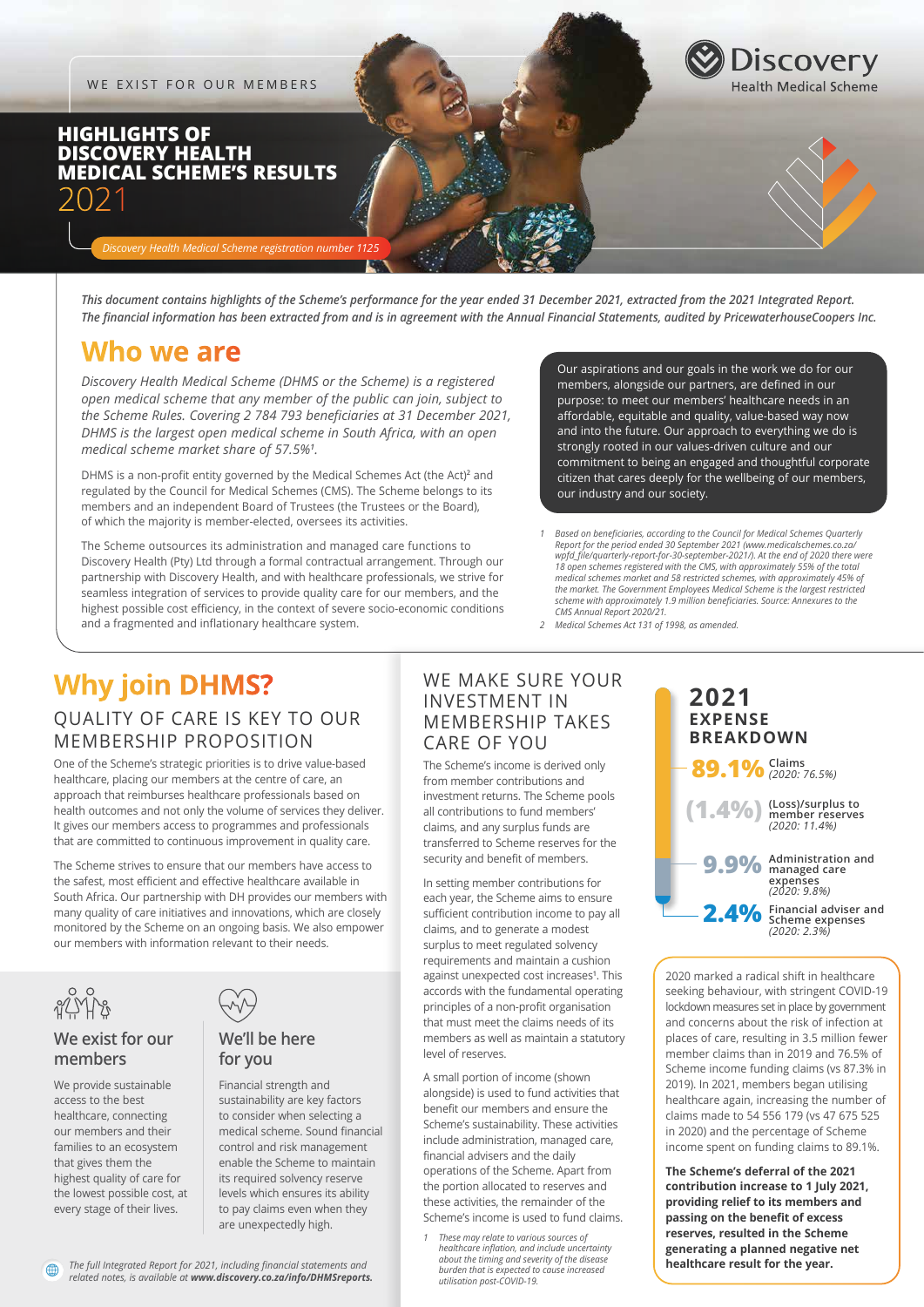# **Our review Principal Officer's**

**In 2021, we led a concerted effort to give our members access to vaccinations as quickly as possible, in line with the Department of Health's guidelines and age-based progression. We were strongly supported by DH, who opened several mass vaccination sites, and mounted a comprehensive campaign to counter vaccine hesitancy.** 

At 28 February 2022, approximately 48% of our members have been fully vaccinated, with older and higher-risk members leading the way at around 80% for those over 60. I am deeply concerned, however, to see the drop off in vaccination rates and growing vaccine apathy, driven in part by misperceptions, including that infection with COVID-19 obviates the need to be vaccinated or to get a booster. Immunity from prior COVID-19 infection has a limited lifespan, and it has been comprehensively proven that vaccination decreases both asymptomatic and symptomatic infections; hospitalisation and death; and progression to Long COVID**<sup>1</sup>** . Beyond the benefits to individuals, transmission is reduced through lower and shorter infectiousness and so, the whole of society benefits**<sup>2</sup>** . Although the responsiveness to vaccines by COVID-19 variants differs, the benefits of vaccination are irrefutable.

As was the case last year, COVID-19 again created significant uncertainty for the Scheme, making planning and provisioning considerably more challenging. Utilisation continues to be lower than 2019, and reserves are therefore higher than expected. While total utilisation has reduced, there are some areas of specific concern where utilisation and costs related to the pandemic have increased materially.

These include far higher pathology costs mainly due to the volume of COVID-19 polymerase chain reaction (PCR) and antigen testing, and other tests associated with the management of the condition both in and out of hospital. Another area where utilisation and costs have risen is mental health, due to the prevalence of mental illness during the pandemic – a global phenomenon. The Scheme is paying close attention to improving access to mental health and wellbeing services, including exploring digital and self-care tools, and enhancing Scheme benefits where appropriate. Oncology programme registrations have also increased in the past year, as have the costs of novel high-cost oncology drugs, some of which the Scheme is able to partially fund on certain plans from 2022.

For the year ended 31 December 2021, DHMS delivered a negative net healthcare result of R1 165 million (2020: positive R7 451 million). This decline was mainly attributable to the delayed contribution increase for the 2021 benefit year, and the result was considerably better than expected. Worryingly, this indicated that our members continued to defer their healthcare needs during COVID-19 waves in 2021. We expect the reversal, as pent-up healthcare needs – likely exacerbated by worsened states of health due to postponing care – result in steep increases in utilisation.

The better-than-expected financial performance boosted members' funds to R30.4 billion (2020: R28.2 billion) with a solvency level of 38.01% (2020: 36.9%), exceeding the regulatory requirement of 25% by an atypically large margin. Adding to the net surplus of R2 044 million (2020: R9 006 million) for the year, was healthy investment income of R1 772 million (2020: R1 690 million), generated despite volatile and uncertain investment markets.

The latent effects of the pandemic mean that we cannot easily make reliable assumptions and must take a cautious approach in determining appropriate contribution increases to maintain the sustainability of the Scheme. We were able to delay our

contribution increases to 1 October 2022, making the best use of our unusual solvency position. We were careful to do this in a way that eases the financial pressure on our members and preserves sufficient surplus in advance of the expected increase in utilisation. On balance of these imperatives, we contained the effective increase for members to 2.0% from a base of annualised rates at December 2021.

Uncertainty and challenges aside, the COVID-19 pandemic has also created opportunities to improve the healthcare system. To protect healthcare workers and patients, the adoption of virtual care increased dramatically during the year and, while finding the optimal balance of virtual versus physical care requires evolution, as does the appropriate platform, we believe that virtual care offers tremendous opportunities for access and ease of use for both patients and healthcare professionals.

We are excited to extend care at home capabilities for our members. It is entirely possible, and desirable, to deliver hospital-level care safely and effectively in a patient's home for numerous medical and surgical conditions that would otherwise require admission to hospital, subject to the recommendation of the treating physician. This eases the burden on the healthcare system, especially in times of significant disease burden, and gives comfort to members as they can remain in a familiar setting, with the support of their family, without compromising health outcomes. Qualifying members will have their care at home funded from their hospital benefit with access to relevant and appropriate care devices, medication and services, as well as a dedicated care team. This offering evolved from the home-based care provided to members, successfully treated for COVID-19 during 2021. In these cases, we saw similar or improved clinical outcomes and a better patient experience**<sup>3</sup>** .

In 2022, we will be launching an anaesthetic pre-operative management programme for out of hospital assessments and care for members undergoing major surgeries such as arthroplasty, colorectal surgery, coronary artery bypass graft, radical prostatectomy and mastectomy. This will promote improved health outcomes and reduce morbidity and downstream costs associated with elective surgery, where the patient was not sufficiently well and stable enough to do well with the procedure prior to the admission. HEAR FROM OUR MEMBERS IN A VIDEO ON HOSPITAL AT HOME<br>2, we will be launching an anaesthetic pre-operative management<br>surgeries such as arthroplasty, colorectal surgery, coronary artery<br>graft, radical prostatectomy and mast

We have also been able to enhance several benefits to expand access to healthcare to more members. This includes the Assisted Reproductive Therapy Benefit, offering the Oncology Innovation Benefit on additional plans, and enhancing the Allied and Psychology Extender Benefit, the Trauma Recovery Extender Benefit and the palliative care offering.

4

We continue to engage with our regulators, directly and in various industry initiatives. We await the outcome of the final report of the Section 59 Investigation into fraud, waste and abuse (FWA). The allegations made about our practices have not yet been conclusively laid to rest, despite the interim report finding no fault with them. In the interim, we have worked with DH on finding ways to further improve our processes for the management of FWA. This has included establishing a Health Professionals Reference Group to contribute to the review, development and redesign of DH's forensic investigation processes, which will be facilitated by independent professionals with healthcare management, legal and dispute resolution expertise. Improvements to the process will be based on the principle that any action taken to manage FWA by DH are fully lawful, but conducted with respect and fairness, and in a way that causes the least disruption to the majority of healthcare professionals whose practices are justifiably not subject to forensic investigation.

Our ongoing engagement alongside DH on key matters affecting the healthcare industry and its funding model continued in 2021. The Parliamentary Portfolio Committee on Health (PCH) heard presentations on the National Health Insurance (NHI) Bill during 2021, and these continued into 2022. DH presented our joint written submission to the PCH, which conveyed our full support of the principles of Universal Health Coverage and the need for structural reforms to

- ,"Sources: "Duration of Protection against Mild and Severe Disease by Covid-19 Vaccines<br>https://www.nejm.org/doi/full/10.1056/NEJMoa2115481; "Risk factors and disease profile of post-vaccination SARS-CoV-2 infection in UK users of the COVID Symptom Study app:<br>a prospective, community-based, nested, case-control study", https://www.thelancet.com/<br>journals/laninf/article/PIIS1473-3099(21)00460-6/
- / Sources: "Protection against SARS-CoV-2 after Covid-19 Vaccination and Previous Infection",<br>https://www.nejm.org/doi/full/10.1056/NEJMoa2118691; "What is the vaccine effect on reducing *transmission in the context of the SARS-CoV-2 delta variant?", https://www.ncbi.nlm.nih.gov/ pmc/articles/PMC8554481/.*
- *3 For example, average length of stay was 4.1 days versus 7 days for an average COVID-19 ward* admission, according to a comparison of DHMS care at home claims data versus hospital claims<br>data. Patient-reported outcomes were also documented, and patient experience was assessed *through surveys.*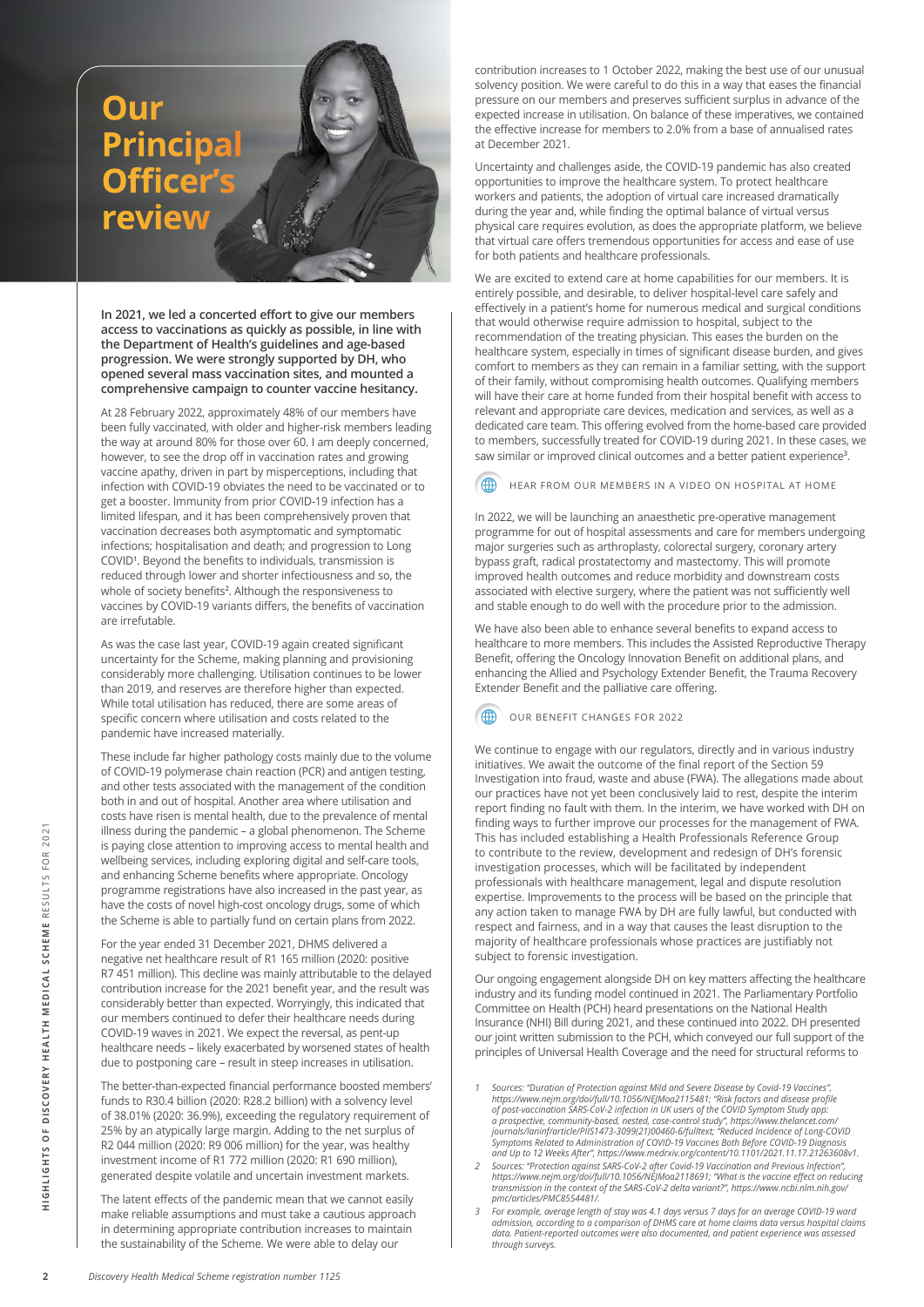improve social justice. Nonetheless, we believe there is a substantial amount of work required on the NHI Bill to avoid challenges to its Constitutionality, specifically in that it limits the right of access to healthcare and the role of medical schemes, among other potential weaknesses. We will continue to support constructive progress towards achievement of the principles expressed in our Constitution in respect of the right of access to healthcare services.

With the objective of expanding access to private healthcare, we continue to advocate for the finalisation of a framework for low-cost benefit options. This would allow medical schemes to offer these to the sizeable proportion of the population that are not currently members of schemes but that could afford these scheme options.

Following extensive industry engagement since 2017, during which both DHMS and DH made written submissions, the Department of Health issued a declaration of undesirable practices relating to designated service provider (DSP) networks in April 2021. The declaration is concerning as it hinders schemes' ability to select healthcare professionals for these networks and to ensure that members benefit from savings when using these networks, which schemes have negotiated on their behalf. In response, the Health Funders Association (HFA) has lodged a Promotion of Administrative Justice Act request to the Registrar and Council at the Council for Medical Schemes (CMS) and Department of Health to understand the basis for the declaration.

The HFA has also lodged a Section 50 Appeal regarding the declaration of undesirable business practices in relation to DSP arrangements. Consistent with our submissions to the CMS, we hold a different view to the declaration, as DSP networks are of great benefit to members. Schemes have limited ability to control healthcare costs; we – and by extension our members – are largely at the mercy of service and product pricing. When schemes construct DSPs, they do so to be able to negotiate specific rates with the healthcare professionals concerned on behalf of members. Increasingly, such arrangements also include quality of care requirements. For these networks to be viable, schemes must be able to direct their members to utilise professionals in the network, and this is achieved by the imposition of co-payments as a penalty should members choose to go outside of the network applicable to their chosen plan.

An area where DH has done excellent work to benefit our members is in the accessibility and pricing of medication. In 2021, the DH medicines team worked with the Competition Commission on six cases including Trastuzumab (Herceptin), flu vaccines, anti-coagulants in haemophilia, pharmacy networks and fee structures, and industry mergers. In 2022, the team is working with the Competition Commission on the investigation into the pricing of therapeutics for the treatment of idiopathic pulmonary fibrosis.

After several years of persistent negotiations by DH, the price of the life-saving oncology medicine, Herceptin, was reduced substantially from approximately R23 000 per treatment cycle in 2018 to less than R5 000 in 2021, and we were pleased to note that the Commission has published a finding on Herceptin in 2022.

A highlight of 2021 was the price negotiation for biologics used in the management of rheumatoid arthritis and inflammatory bowel disease. Price reductions of 20% to 43% were negotiated with pharmaceutical organisations in addition to obtaining a price freeze until the end of 2023. The Scheme will save more than R52 million in 2022, without the need to switch to biosimilar alternatives and retaining full cover on the Specialty Medicine and Technology Benefit for rheumatoid arthritis, Crohn's disease and ulcerative colitis. Key opinion leaders and prescribers in rheumatology and gastroenterology were also engaged as part of our initiative to make biologics and biosimilars more accessible to our members.

In 2022, the focus is on price negotiation of biosimilar equivalents to affordably expand access to Priority, Saver, Core and Smart plans by 2023. The medicines team collectively saved DHMS approximately R310 million in Single Exit Price negotiations in 2021. This allowed richer benefits and lower co-payments for our members, but also benefitted the entire private healthcare industry with lower-priced medicines. The Discovery Health Centre for Clinical Excellence leadership team will continue to engage with and support the South African Health Regulatory Products Authority on affordable and prioritised access to biologics and biosimilars in addition to the Medicines Pricing Committee on high-cost novelty medicines, particularly where prevailing legislation precludes affordable access.

To protect and support our employees during this period, we instituted a work from home policy at the start of the pandemic. We now look forward to a time when, protected by vaccinations and with all precautions in place, we are able to move to a hybrid work environment to maintain our culture and optimise collaboration. We expect to implement a hybrid work strategy during the course of 2022, remaining agile in response to the developments in the pandemic as well as to treatments and guidelines.

As a small and highly efficient team, I thank my colleagues for their support and hard work on behalf of the Scheme and its members. My appreciation also goes to our Trustees and Independent Committee Members whose expert counsel and oversight has steered the Scheme safely through the COVID-19 storm. I also extend a word of gratitude to our stakeholders including our members, the Council for Medical Schemes, DH and healthcare professionals.

I am deeply proud of the balance we have achieved between competing imperatives and in making difficult trade-offs, amidst the turmoil that has characterised the last two years. Our duty of care has been strongly rooted in our unwavering focus on acting in the best interests of our members, now and into the future.

## Mbourn

**MS CHARLOTTE MBEWU**

*Principal Officer*

#### ENSURING THE SCHEME'S SUSTAINABILITY

*The Scheme's financial strength, its ability to pay claims, and its long-term sustainability are crucial to members. A summary of key sustainability outcomes metrics for the Scheme is presented below, together with an explanation of why we consider these important.*

#### Growth and sustainability

#### **MEMBERSHIP GROWTH**

Growth in the number of young and healthy members improves risk pooling through cross-subsidisation principles, which reflects the attractiveness and competitiveness of the Scheme.

- **Net membership increase 1.69%** (2020: 1.57% decrease)
- **Net beneficiary increase 0.96%** (2020: 1.77% decrease)
- **Average age at year-end<sup>1</sup> 36.17** (2020: 35.86)
- **Pensioner ratio<sup>2</sup> 11.25%** (2020: 10.98%)
- **Annualised lapse rate 5.13%** (2020: 5.19%)

#### **MEMBERSHIP SIZE**

Greater risk pooling makes for more predictable claims experiences and pricing accuracy, leading to stable performance.

- **1 353 012 Principal members** at 31 December 2021 (2020: 1 330 513)
- **2 784 793 Beneficiaries** at 31 December 2021 (2020: 2 758 340)
- **1 57.5%**<sup>3</sup> Share of **open scheme market**  at 31 December 2020 (2019: 57.0%)

#### **RELATIVE CONTRIBUTION LEVELS**

Reflects value for money for members, effective risk management and value added by the administrator and managed care provider.

**Average contributions for 2022 14.9%** lower than the next six largest open schemes**<sup>4</sup>** (2021: 16.1%**<sup>5</sup>** )

**PLAN MOVEMENTS** Low movement between plans indicates member satisfaction, stability in benefit design and appropriate pricing. For 2022:  **96.78% Plans did not change** (2021: 96.44%)  **1.77% Plans were upgraded** (2021: 1.96%) **1.45% Plans were downgraded**  (2021: 1.60%)

*1 An increase of less than one year per annum is favourable as it indicates that young people are joining the Scheme.*

- *2 Based on beneficiaries' dates of birth.*
- Based on beneficiaries, according to the Council for Medical Schemes Quarterly Report<br>for the period ended 30 September 2021 (https://www.medicalschemes.co.za/wpfd\_file *quarterly-report-for-30-september-2021/).*
- Source: publicly available contribution information for DHMS and the next six largest open<br>medical schemes. To ascertain the contribution differential between DHMS and competitors, we calculate an average contribution within each plan category for a single member and<br>for a family unit comprising one principal member, one adult dependant and one child dependant (i.e. a family of three). These average contributions are then weighted (for DHMS<br>and the next six largest open schemes) according to the distribution of members across<br>DHMS plans. This ensures that plans with si
- 5 The 2021 contribution differential previously reported (17.3%) differs from this figure due<br>to a change in methodology. The Scheme's contributions were compared to the next eight<br>largest schemes, however, we have now ame *available at the time of calculation.*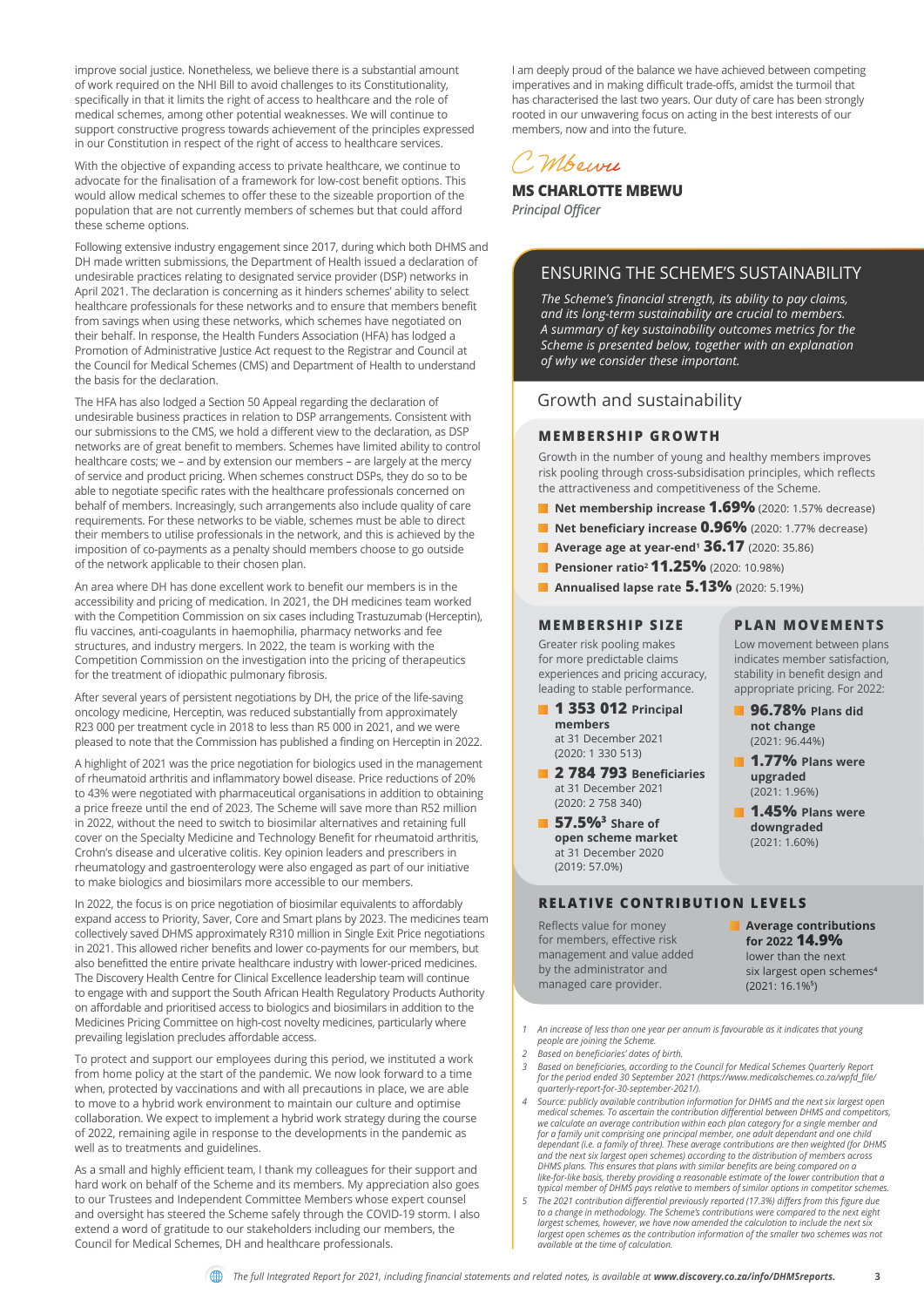### ENSURING THE SCHEME'S SUSTAINABILITY

The Scheme's financial strength, its ability to pay claims, and its long-term sustainability are crucial to members. *A summary of key sustainability outcomes metrics for the Scheme is presented below, together with an explanation of why we consider these important.*

#### Financial strength and management

#### **ABSOLUTE RESERVES**

Demonstrates our ability to meet large, unexpected variation in claims.

 **Accumulated funds expressed as a percentage of gross annual contributions 38.01%** (2020: 36.9%) **exceeding the statutory solvency requirement of 25%**

#### **AAA**

**Independent credit rating for claims paying ability<sup>1</sup>** (2020: AAA)

#### **PRUDENT INVESTMENT MANAGEMENT**

Ensuring that investment returns, to bolster member funds, are maximised within an acceptable and conservative level of risk.

 **Gross return on investments 10.31%**  (2020: 5.77%)

#### **PRICING SUFFICIENCY**

Surplus year-on-year reflects contribution levels that are in line with expected membership and claims. In 2021, the Scheme deferred the contribution increase to 1 July, providing relief to its members and passing on the benefit of excess reserves. The deferral of the increase resulted in the Scheme generating a negative net healthcare result for the year.

- **Net healthcare result for the year of R1 165 million negative** (2020: R7 451 million positive)
- Net surplus for the year of **R2 044 million** (2020: R9 006 million surplus)**<sup>2</sup>**

#### **VALUE-ADDED ADMINISTRATION AND MANAGED CARE**

- **For every R1.00 Spent by dhms on administration and managed care fees in 20203 , our members received R1.88** (2019: R2.03) in value from the activities of Discovery Health. This is equivalent to nominal added value of R6.40 billion in 2020 (2019: R7.09 billion).
- **Administration fees 7.33%** of gross contributions (2020: 7.23%)
- **Managed care fees 2.56%** of gross contributions (2020: 2.54%)
- Rating affirmed in April 2021; this refers to how many times the Scheme is able to cover its monthly claims expense with its liquid investments
- Claims experience in 2020 was substantially reduced due to deferred healthcare seeking during the COVID-19 pandemic
- *3 As the assessment uses industry information reported by the Council for Medical Schemes (CMS), results are only available for the preceding year.*

# **Extracts from the audited Annual Financial Statements**

## STATEMENT OF FINANCIAL POSITION

### **AT 31 DECEMBER 2021**

| <b>R'000</b>                                                               | 2021          | 2020       |
|----------------------------------------------------------------------------|---------------|------------|
| <b>Assets</b>                                                              |               |            |
| <b>Non-current assets</b>                                                  | 24 719 222    | 16 270 481 |
| Property and equipment                                                     | 9658          | 11 144     |
| Long-term employee benefit plan asset                                      | 7998          | 6 4 2 7    |
| Financial assets at fair value through profit or loss                      | 24 701 566    | 16 252 910 |
| <b>Current assets</b>                                                      | 16 566 181    | 22 004 691 |
| Financial assets at fair value through profit or loss                      | 9 9 8 7 1 5 7 | 15 177 582 |
| Derivative financial instruments                                           |               | 193 030    |
| Trade and other receivables                                                | 2729850       | 2 625 411  |
| Cash and cash equivalents                                                  | 3 849 174     | 4 008 668  |
| - Personal Medical Savings Accounts trust assets arising from amalgamation | 10 860        |            |
| - Medical Scheme assets                                                    | 3 8 3 8 3 1 4 | 4 008 668  |
| <b>TOTAL ASSETS</b>                                                        | 41 285 403    | 38 275 172 |
| <b>Funds and liabilities</b>                                               |               |            |
| <b>Members' funds</b>                                                      | 30 418 845    | 28 215 475 |
| Accumulated funds                                                          | 30 418 845    | 28 215 475 |
| <b>Liabilities</b>                                                         |               |            |
| <b>Non-current liabilities</b>                                             | 8671          | 9 3 9 4    |
| Leases                                                                     | 8671          | 9 3 9 4    |
| <b>Current liabilities</b>                                                 | 10 857 887    | 10 050 303 |
| Leases                                                                     | 1961          | 1832       |
| Derivative financial instruments                                           |               | 34 723     |
| Outstanding claims provision                                               | 2 2 5 7 0 5 4 | 1769008    |
| Personal Medical Savings Account liabilities                               | 7 081 549     | 6 675 945  |
| Trade and other payables                                                   | 1 5 1 7 3 2 3 | 1 568 795  |
| <b>TOTAL FUNDS AND LIABILITIES</b>                                         | 41 285 403    | 38 275 172 |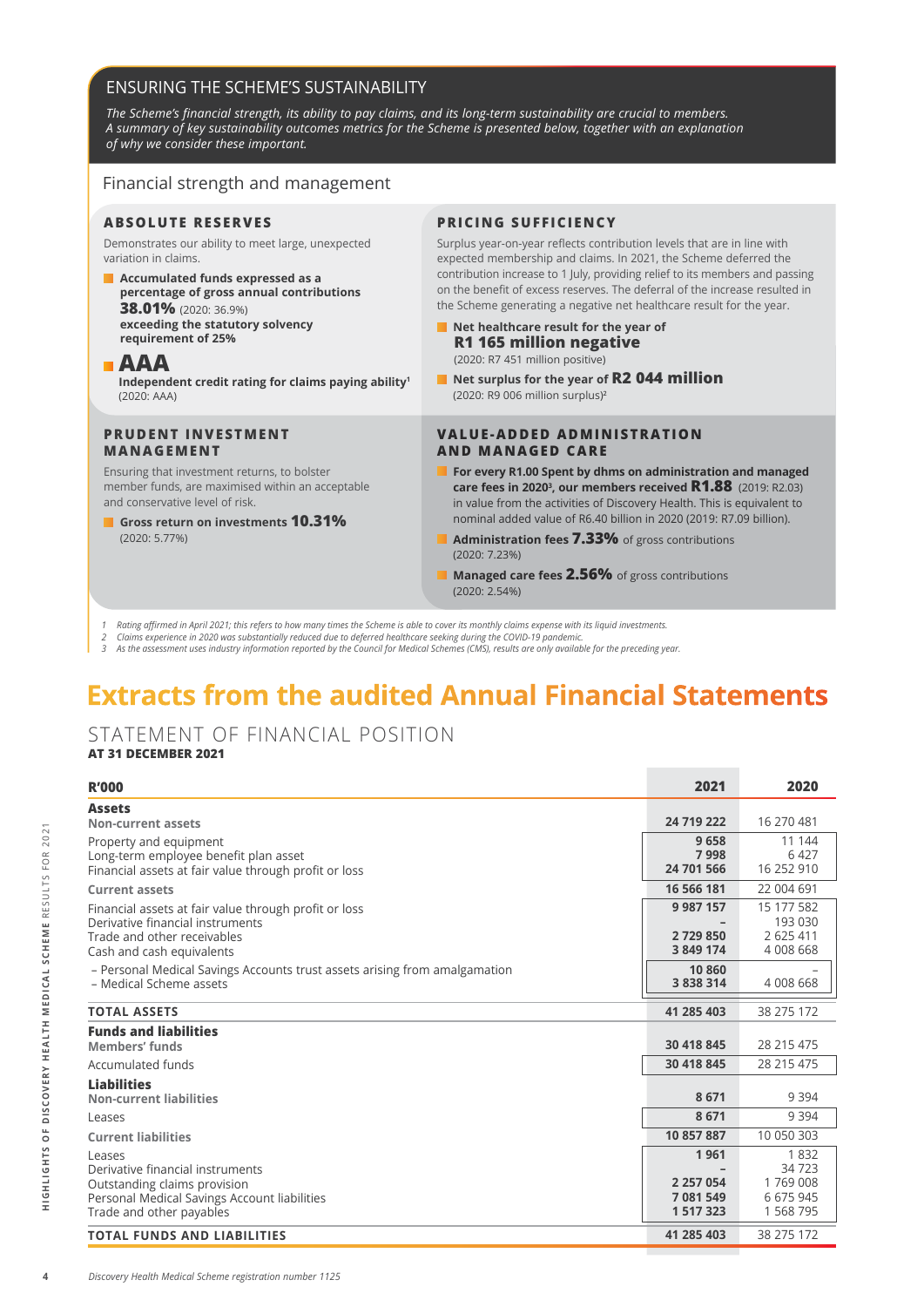## STATEMENT OF COMPREHENSIVE INCOME

**FOR THE YEAR ENDED 31 DECEMBER 2021**

| <b>R'000</b>                                                                                                                      | 2021                                             | 2020                                          |
|-----------------------------------------------------------------------------------------------------------------------------------|--------------------------------------------------|-----------------------------------------------|
| <b>Risk contribution income</b>                                                                                                   | 62 459 297                                       | 61 242 728                                    |
| Relevant healthcare expenditure<br>Net claims incurred                                                                            | (56 271 074)<br>(54399878)                       | (46656654)<br>(44 815 954)                    |
| Risk claims incurred<br>Third party claim recoveries                                                                              | (54467338)<br>67460                              | (44 957 497)<br>141 543                       |
| Accredited managed healthcare services (no risk transfer)                                                                         | (1960416)                                        | (1883081)                                     |
| Net income on risk transfer arrangements                                                                                          | 89 220                                           | 42 381                                        |
| Risk transfer arrangement fees paid<br>Recoveries from risk transfer arrangements                                                 | (271813)<br>361 033                              | (260068)<br>302 449                           |
| Gross healthcare result                                                                                                           | 6 188 223                                        | 14 586 074                                    |
| Broker service fees<br>Expenses for administration<br>Other operating expenses<br>Net impairment losses on healthcare receivables | (1438916)<br>(5554748)<br>(224 677)<br>(135 524) | (1489823)<br>(5389056)<br>(177363)<br>(79096) |
| Net healthcare result                                                                                                             | (1165642)                                        | 7450736                                       |
| Other income                                                                                                                      | 3 638 788                                        | 1 920 700                                     |
| Investment income<br>Net gains on financial assets<br>Sundry income                                                               | 1771609<br>1838553<br>28 626                     | 1 690 370<br>212 981<br>17 349                |
| <b>Other expenditure</b>                                                                                                          | (42888)                                          | (365316)                                      |
| Asset management fees<br>Other expenses<br>Finance costs<br>Interest paid on savings accounts                                     | (93 213)<br>(1242)<br>(334 433)                  | (78608)<br>(2372)<br>(1429)<br>(282907)       |
| <b>TOTAL COMPREHENSIVE INCOME FOR THE YEAR</b>                                                                                    | 2 044 258                                        | 9 006 120                                     |

## STATEMENT OF CHANGES IN FUNDS AND RESERVES

|  |  | <b>FOR THE YEAR ENDED 31 DECEMBER 2021</b> |  |
|--|--|--------------------------------------------|--|
|  |  |                                            |  |

|                                                                                                                                | 2021                               | 2020                    |
|--------------------------------------------------------------------------------------------------------------------------------|------------------------------------|-------------------------|
| <b>R'000</b>                                                                                                                   | Accumulated<br>funds               | Accumulated<br>funds    |
| Balance at beginning of the year<br>Total comprehensive income for the year<br>Reserves transferred from other Medical Schemes | 28 215 475<br>2 044 258<br>159 112 | 19 209 355<br>9 006 120 |
| <b>TOTAL MEMBER FUNDS END OF THE YEAR</b>                                                                                      | 30 418 845                         | 28 215 475              |

#### STATEMENT OF CASH FLOWS **FOR THE YEAR ENDED 31 DECEMBER 2021**

| <b>R'000</b>                                                                                                                                                                                                                                                                                         | 2021                                                                                                | <b>Restated</b><br>2020                                                                                   |
|------------------------------------------------------------------------------------------------------------------------------------------------------------------------------------------------------------------------------------------------------------------------------------------------------|-----------------------------------------------------------------------------------------------------|-----------------------------------------------------------------------------------------------------------|
| <b>Cash flows from operating activities</b>                                                                                                                                                                                                                                                          |                                                                                                     |                                                                                                           |
| Cash receipts from members                                                                                                                                                                                                                                                                           | 75 929 680                                                                                          | 74 514 512                                                                                                |
| Cash received from members - contributions                                                                                                                                                                                                                                                           | 75 929 680                                                                                          | 74 514 512                                                                                                |
| Cash paid to providers, employees and members                                                                                                                                                                                                                                                        | (76660618)                                                                                          | (65979695)                                                                                                |
| Cash paid to providers and members – claims<br>Cash paid to providers and employees – non-healthcare expenditure<br>Cash paid to members - savings plan refunds                                                                                                                                      | (68596626)<br>(7570583)<br>(493 409)                                                                | (58 199 219)<br>(7290880)<br>(489 596)                                                                    |
|                                                                                                                                                                                                                                                                                                      |                                                                                                     |                                                                                                           |
| Cash generated from operations<br>Purchase of financial assets<br>Proceeds from disposal of financial assets<br>Increase in long-term employee plan asset<br>Interest received<br>Dividend income<br>Interest paid<br>Asset manager fees paid<br>Net cash (outflow)/inflow from operating activities | (730938)<br>(8738440)<br>7735859<br>(5, 360)<br>1 345 637<br>322 814<br>(4)<br>(93 217)<br>(163649) | 8 5 3 4 8 1 7<br>(11887221)<br>3 763 349<br>(3472)<br>1 534 060<br>156 310<br>(136)<br>(78608)<br>2019099 |
| <b>Cash flows from financing activities</b>                                                                                                                                                                                                                                                          |                                                                                                     |                                                                                                           |
| Payment of lease liabilities                                                                                                                                                                                                                                                                         | (1832)                                                                                              | (1713)                                                                                                    |
| Net cash outflow from financing activities<br>Net increase in cash and cash equivalents<br>Cash and cash equivalents at beginning of the year<br>Transfer of cash and cash equivalents due to amalgamation                                                                                           | (1832)<br>(165 481)<br>4 008 668<br>5987                                                            | (1713)<br>2 017 386<br>1991282                                                                            |
| CASH AND CASH EQUIVALENTS AT THE END OF THE YEAR                                                                                                                                                                                                                                                     | 3 849 174                                                                                           | 4 008 668                                                                                                 |
| Cash and cash equivalents comprise<br>Personal Medical Savings Account trust assets<br>Medical Scheme assets                                                                                                                                                                                         | 10 860<br>3 8 3 8 3 1 4                                                                             | 4 008 668                                                                                                 |
|                                                                                                                                                                                                                                                                                                      | 3 849 174                                                                                           | 4 008 668                                                                                                 |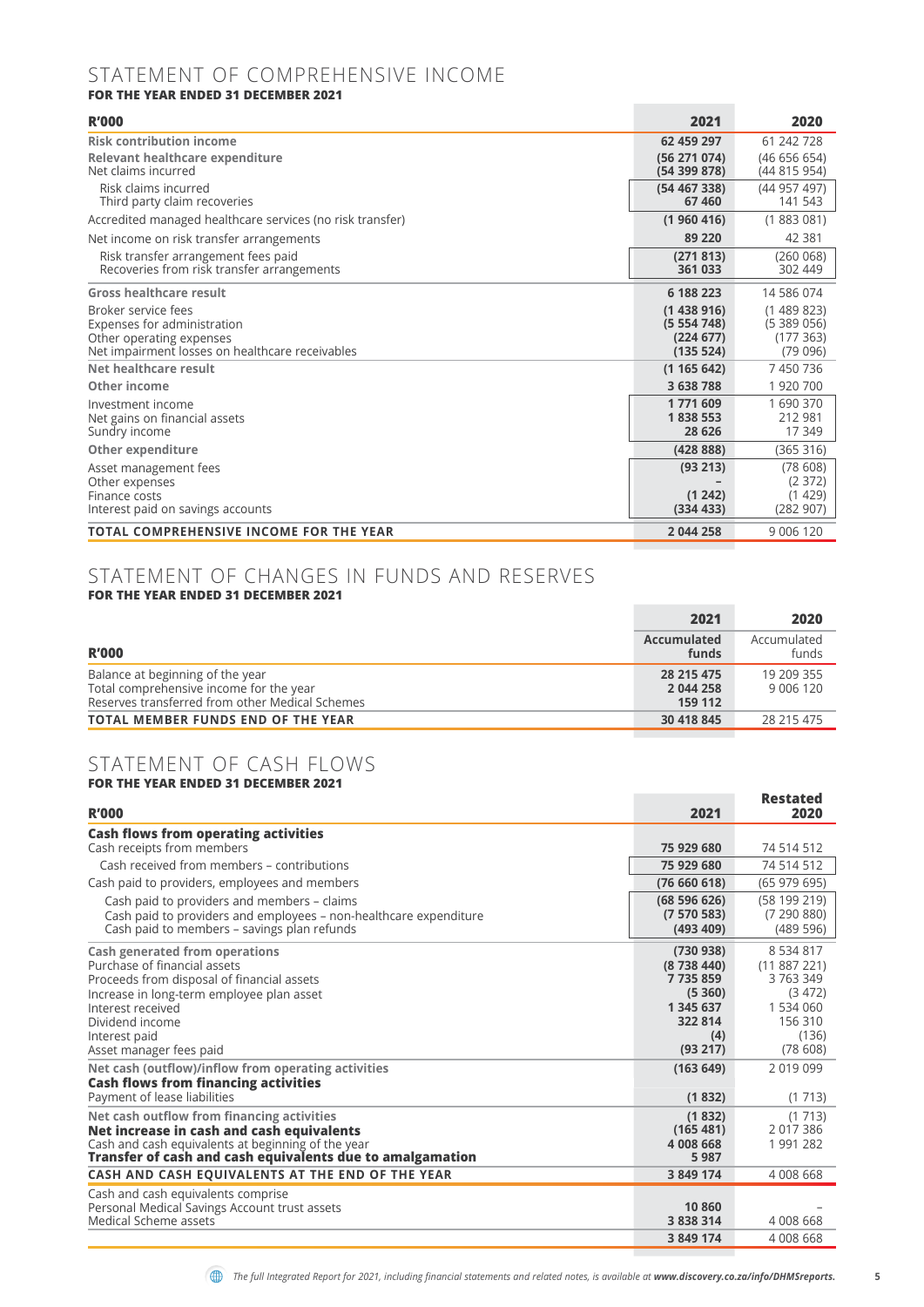### **Solvency**

The Medical Schemes Act 131 of 1998, as amended (the Act) requires the Scheme to maintain accumulated funds of 25% of gross annual contributions for the accounting period, in terms of Regulation 29 (2).

At 31 December 2021, the Scheme's solvency level of 38.01% (2020: 36.9%) of gross annual contributions exceeded the 25% minimum statutory solvency requirement by R9.9 billion (2020: R8.9 billion).

| <b>R'000</b>                                                                                                                                          | 2021                    | 2020                   |
|-------------------------------------------------------------------------------------------------------------------------------------------------------|-------------------------|------------------------|
| Total members' funds per Statement of Financial Position<br><b>Less:</b> cumulative unrealised net gain on remeasurement of investments to fair value | 30 418 845<br>(1603656) | 28 215 475<br>(686683) |
| Accumulated funds per Regulation 29                                                                                                                   | 28 815 189              | 27 528 792             |
| Gross annual contribution income                                                                                                                      | 75 816 287              | 74 537 501             |
| Solvency margin<br>= Accumulated funds/gross annual contribution income x 100                                                                         | 38 01%                  | 36 93%                 |

For the year ended 31 December 2021, the Net healthcare result generated a loss of R1.2 billion, a decrease of 116% compared to the year ended 31 December 2020, with total comprehensive income increasing to R2 billion after inclusion of investment and other income and expenditure. This performance increased accumulated funds by 8% to R30.4 billion with the statutory capital requirement increasing from 36.93% to 38.01%. The statutory solvency requirement exceeds the 25% minimum statutory requirement by R9.9 billion.

## **Financial assets at fair value through profit or loss**

#### **ACCOUNTING POLICY:**

The Scheme's investment strategy (business model objective) is determined by means of an allocation across different asset classes and grouping of financial assets into specific portfolios. Independent asset managers manage these portfolios under fully discretionary, active mandates with performance evaluated at portfolio level on a fair value basis. All asset managers are remunerated based on the fair value of the portfolios under management.

The business model objective is achieved through the selling of assets per the documented strategy for realisation of gains with the collection of contractual cash flows being incidental to the primary business model objective. The financial assets are managed together and grouped into specific portfolios. Based on the business model objective the financial assets are measured at fair value through profit and loss.

Financial assets at fair value through profit or loss are initially recognised at fair value and the transaction costs are expensed in the surplus or deficit section of the Statement of Comprehensive Income.

The fair value of the financial instruments traded in an active market is determined by using quoted market prices or dealer quotes. The fair value of financial instruments not traded in an active market is determined by using valuation techniques that maximise the use of observable market data and rely as little as possible on entity specific estimates.

Gains or losses arising from subsequent changes in fair value are recognised under "Other Income" in the Statement of Comprehensive Income within the period in which they arise.

| <b>R'000</b>                                                                      | 2021          | 2020       |
|-----------------------------------------------------------------------------------|---------------|------------|
| The Scheme's financial assets at fair value through profit or loss are summarised |               |            |
| by measurement classes as follows:                                                | 34 688 723    | 31 430 492 |
| - Offshore cash and bonds                                                         | 2 299 286     | 1 975 533  |
| - Equities                                                                        | 7 578 533     | 4 658 899  |
| - Yield-enhanced bonds                                                            |               | 8 871 310  |
| - Short duration bonds                                                            | 10 604 304    |            |
| - Inflation-linked bonds                                                          |               | 1 170 279  |
| - Flexible fixed income bonds                                                     | 5 229 271     |            |
| - Money market instruments                                                        | 8 3 6 7 8 2 9 | 14 323 269 |
| - Property                                                                        | 609 500       | 431 202    |
|                                                                                   | 34 688 723    | 31 430 492 |
| Open ended, available on demand (Included as non-current)                         | 24 701 566    | 16 252 910 |
| Expected to settle within 12 months (Included as current)                         | 9 9 8 7 1 5 7 | 15 177 582 |
|                                                                                   | 34 688 723    | 31 430 492 |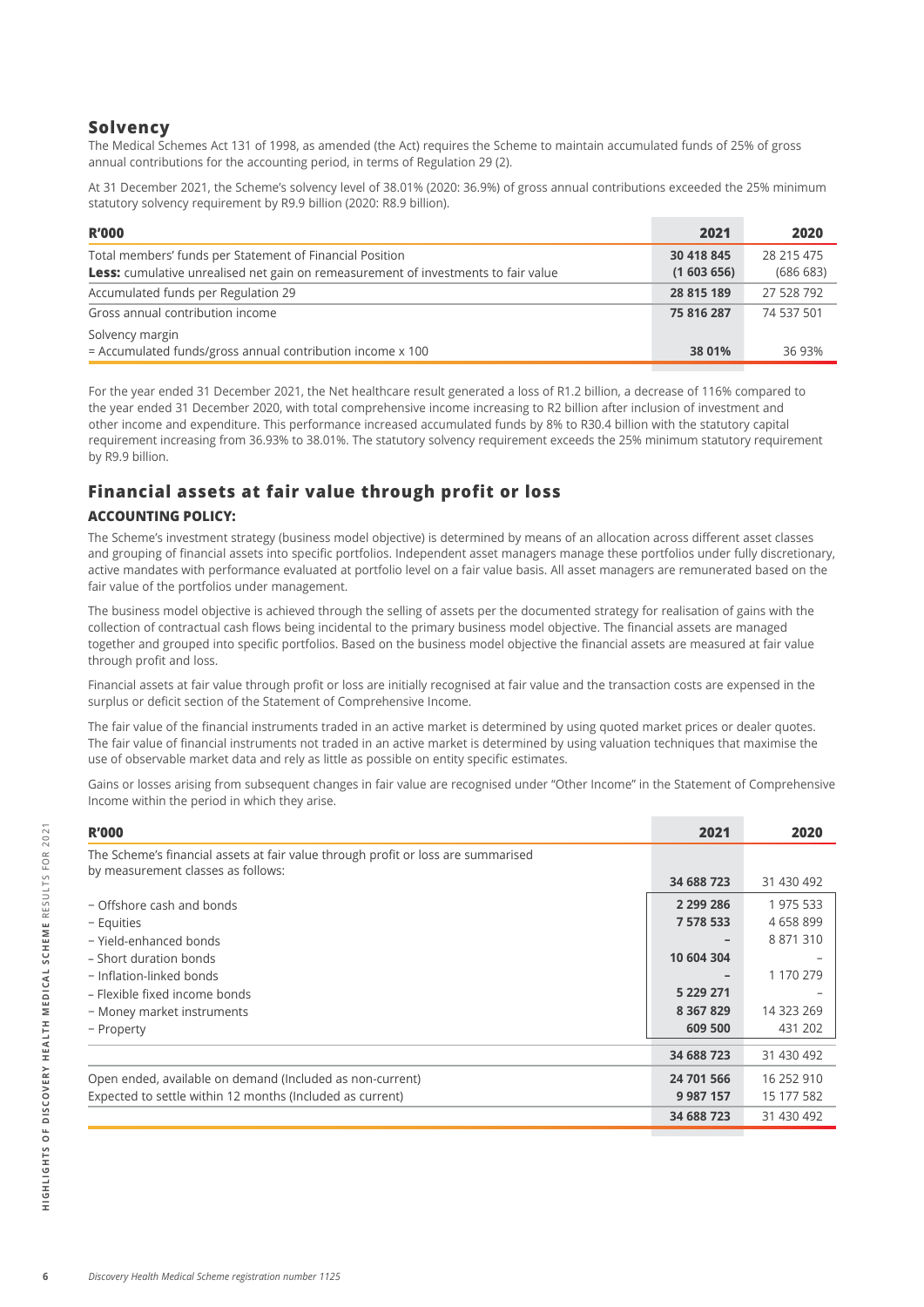Pursuant to the Scheme's financial position and excess solvency, the Scheme does not anticipate to liquidate the offshore, equities and properties portfolios.

Reconciliation of the balance at the beginning of the year to the balance at the end of the year:

| <b>R'000</b>                                                                                         | 2021       | 2020       |
|------------------------------------------------------------------------------------------------------|------------|------------|
| At the beginning of the year                                                                         | 31 430 492 | 23 191 456 |
| Acquisitions                                                                                         | 8 841 598  | 11 887 221 |
| Disposals                                                                                            | (7582315)  | (3470050)  |
| Transfer due to amalgamation                                                                         | 155 632    |            |
| Net gains/(losses) on revaluation of financial assets at fair value through profit or loss (Note 24) | 1843316    | (178135)   |
| AT THE END OF THE YEAR                                                                               | 34 688 723 | 31 430 492 |

A register of investments is available for inspection at the registered office of the Scheme.

## **Personal Medical Savings Account liabilities**

#### **ACCOUNTING POLICY:**

The Scheme Rules for PMSAs were amended, effective from 1 January 2018. The effect of the amendment is that a trust relationship is no longer established. Prior to the 2018 reporting period, PMSA's were disclosed as trust liabilities. From 1 January 2018 the Scheme rules have been amended to no longer establish a trust relationship, therefore no longer requiring the disclosure as a trust liability.

Members' PMSAs represent savings contributions (which are a deposit component of the insurance contracts), and accrued interest thereon, net of any savings claims paid on behalf of members in terms of the Scheme's registered Rules. The deposit component has been unbundled since the Scheme can measure the deposit component separately and the Scheme's accounting policies do not otherwise require recognition of all obligations and rights arising from the deposit component.

The savings accounts contain a demand feature and are initially measured at fair value plus transaction costs, which is the amount payable to a member on demand, discounted from the first date that the amount could be required to be paid. Subsequent to initial measurement, the liability is measured at amortised cost using the effective interest rate method.

Unspent savings at year-end are carried forward to meet future expenses for which the members are responsible. In terms of the Act, balances standing to the credit of members are refundable only in terms of Regulation 10 of the Act.

Advances on savings contributions are funded from the Scheme's funds and the risk of impairment is carried by the Scheme.

Interest payable on members' PMSAs is expensed when incurred.

Unclaimed PMSA balances that have prescribed, that is funds older than three years, are written back and included under "Sundry income" on the face of the Statement of Comprehensive Income.

#### **Note:**

| <b>R'000</b>                                                                      | 2021       | 2020             |
|-----------------------------------------------------------------------------------|------------|------------------|
| Balance on Personal Medical Savings Accounts at the beginning of the year         | 6 675 945  | 5 5 2 6 1 3      |
| Add:                                                                              |            |                  |
| Personal Medical Savings Accounts contributions received or receivable (Note 11)  | 13 356 990 | 13 294 773       |
| Interest on Personal Medical Savings Accounts (Note 26)                           | 334 433    | 282 907          |
| Transfers received from other medical schemes                                     | 19 618     | 16 479           |
| Savings plan liabilities transferred to the scheme upon amalgamation              | 11 165     |                  |
| Less:                                                                             |            |                  |
| Claims paid to or on behalf of members (Note 12)                                  | (12823100) | $(11\ 785\ 757)$ |
| Refunds on death or resignation                                                   | (493 293)  | (487 217)        |
| Unclaimed Personal Medical Savings Accounts written off to scheme funds (Note 25) | (116)      | (2379)           |
| COVID-19 Support: Contributions funded from PMSA                                  | (93)       | (165 474)        |
| <b>BALANCE DUE TO MEMBERS ON PERSONAL MEDICAL SAVINGS ACCOUNTS</b>                |            |                  |
| AT THE END OF THE YEAR                                                            | 7 081 549  | 6 675 945        |

It is estimated that claims to be paid out of members' PMSAs in respect of claims incurred in 2021 but not reported will amount to approximately R94m (2020: R124m) (Note 7).

PMSAs contain a demand feature and members can call on the funds at any time and these balances are categorised as "Available on demand". At 31 December 2021, the carrying amount of members' PMSAs were deemed to be equal to their fair values, which is the amount payable on demand.

Interest is determined from time to time by the Scheme at its discretion and added to the funds allocated to the member's PMSA in terms of the Scheme Rules. The Scheme does not charge interest on negative (overdrawn) PMSA balances.

The Scheme introduced the payment of contributions from positive MSA balances to assist in the adverse impact of COVID-19 on its stakeholders. Individual member contributions that were offset against Personal Medical Savings Accounts amounted to R93k (2020: R165m). The Council for Medical Schemes (CMS) granted DHMS exemption on 9 April 2020 for a period of three months effective from 1 April 2020. An extension of the exemption was granted on 4 November 2020 for the period up to 31 December 2020.

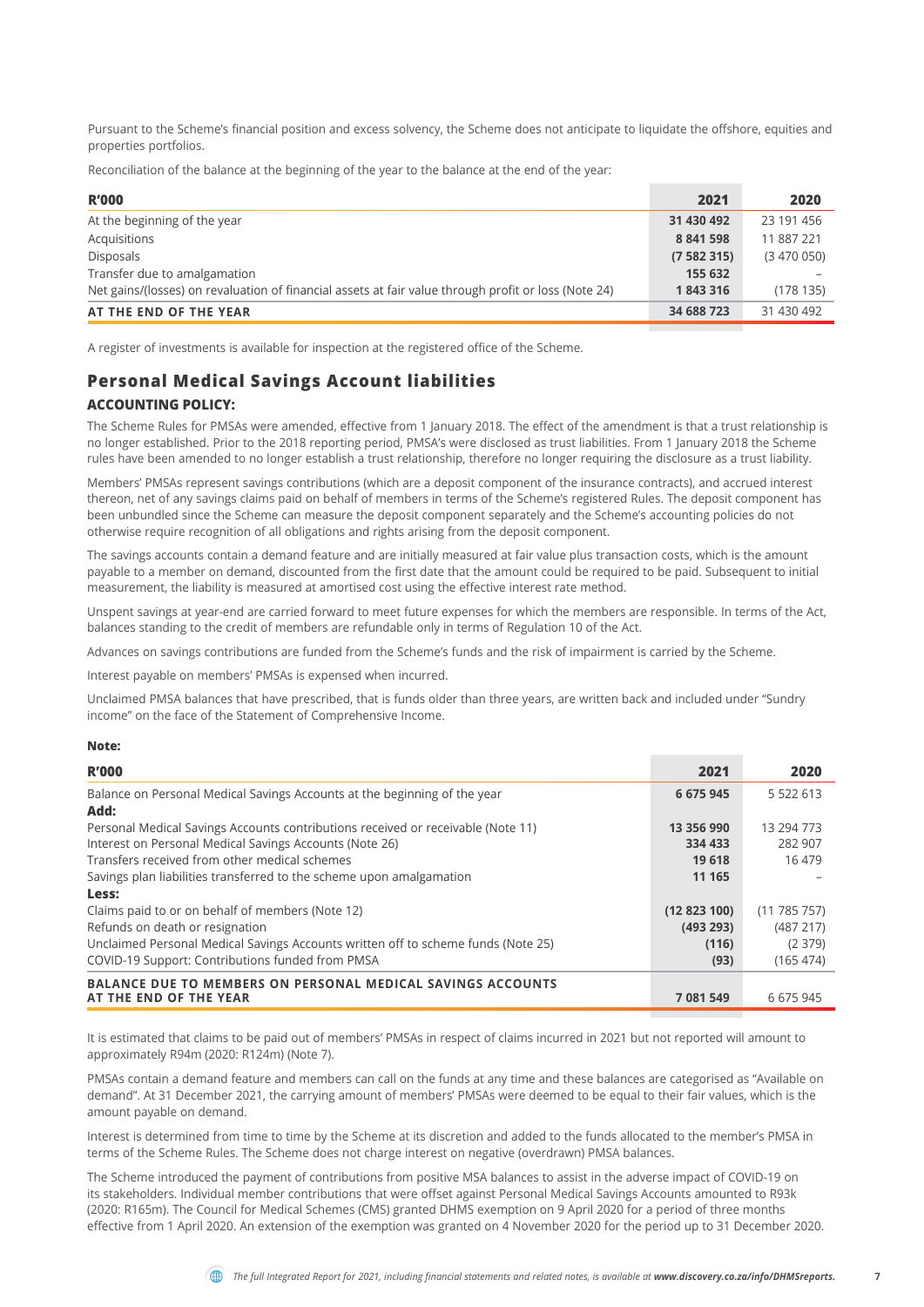### OPERATIONAL STATISTICS PER BENEFIT PLAN **FOR THE YEAR ENDED 31 DECEMBER 2021**

|                                                                             | <b>EXECUTIVE</b> | <b>CLASSIC</b> |               |               | <b>ESSENTIAL</b> |               |              |               |                 |
|-----------------------------------------------------------------------------|------------------|----------------|---------------|---------------|------------------|---------------|--------------|---------------|-----------------|
| 2021                                                                        |                  | <b>COMP</b>    | <b>CORE</b>   | <b>SAVER</b>  | <b>PRIORITY</b>  | <b>COMP</b>   | <b>SAVER</b> | <b>CORE</b>   | <b>PRIORITY</b> |
| Number of members at the end of the accounting period                       | 7927             | 105 496        | 46 937        | 316 368       | 74 947           | 12 2 35       | 154 565      | 50719         | 5 0 7 5         |
| Number of beneficiaries at the end of the accounting period                 | 16 0 27          | 223 204        | 101 414       | 694 333       | 164 791          | 22 121        | 330 891      | 111 202       | 10 1 29         |
| Average number of members for the accounting period                         | 7998             | 108 031        | 47 114        | 315 143       | 76 126           | 12 3 38       | 148 344      | 49 211        | 5 0 5 1         |
| Average number of beneficiaries for the accounting period                   | 16 30 6          | 229 611        | 102 019       | 692 010       | 167 543          | 22 400        | 317 558      | 107 799       | 10 151          |
| Average risk contributions per member per month (R')                        | 9 4 5 5.29       | 7 606.24       | 4 3 3 7 . 8 7 | 4 092.64      | 5 129.41         | 6 489.40      | 3 372.66     | 3 4 28.50     | 4 626.75        |
| Average risk contributions per beneficiary per month (R')                   | 4 638.05         | 3 578.70       | 2 003.31      | 1863.80       | 2 3 3 0 . 6 3    | 3 574.32      | 1 575.51     | 1 5 6 5 . 1 2 | 2 302.38        |
| Average net claims incurred per member per month (R')                       | 11 106.92        | 7726.02        | 3497.81       | 3 3 8 6 . 0 6 | 4 631.16         | 6 062.97      | 2 371.16     | 2 646.87      | 3 289.29        |
| Average net claims incurred per beneficiary per month (R')                  | 5 4 4 8 .22      | 3 635.06       | 1 615.35      | 1 542.02      | 2 104.24         | 3 3 3 9 . 4 5 | 1 107.67     | 1 208.30      | 1 636.83        |
| Average administration costs per member per month (R')                      | 376.41           | 376.41         | 376.41        | 376.41        | 376.41           | 376.41        | 376.41       | 376.41        | 376.41          |
| Average administration costs per beneficiary per month (R')                 | 184.64           | 177.10         | 173.83        | 171.42        | 171.03           | 207.32        | 175.84       | 171.83        | 187.31          |
| Average managed care: Management services per member<br>per month (R')      | 120.87           | 120.87         | 120.87        | 120.87        | 120.87           | 120.87        | 120.87       | 120.87        | 120.87          |
| Average managed care: Management services per beneficiary<br>per month (R') | 59.29            | 56.87          | 55.82         | 55.05         | 54.92            | 66.58         | 56.47        | 55.18         | 60.15           |
| Average family size                                                         | 2.02             | 2.12           | 2.16          | 2.19          | 2.20             | 1.81          | 2.14         | 2.19          | 2.00            |
| Loss ratio (%)                                                              | 118.78%          | 103.22%        | 83.43%        | 85.71%        | 92.67%           | 95.34%        | 73.90%       | 80.74%        | 73.72%          |
| Total non-healthcare expenses as a percentage of risk<br>contributions (%)  | 5.20%            | 6.52%          | 11.03%        | 12.04%        | 9.66%            | 7.68%         | 14.29%       | 13.78%        | 10.65%          |
| Average non-healthcare expenses per member per month                        | 492.14           | 495.57         | 478.42        | 492.84        | 495.43           | 498.53        | 482.00       | 472.51        | 492.86          |
| Average non-healthcare expenses per beneficiary per month                   | 241.41           | 233.16         | 220.94        | 224.44        | 225.11           | 274.59        | 225.16       | 215.70        | 245.26          |
| Average age of beneficiaries (years)                                        | 47.46            | 44.51          | 41.73         | 35.49         | 41.09            | 50.36         | 32.76        | 38.87         | 40.04           |
| Pensioner ratio (beneficiaries over 65 years)                               | 28.52%           | 22.41%         | 18.11%        | 9.94%         | 16.68%           | 34.28%        | 7.12%        | 14.16%        | 15.16%          |
| Average relevant healthcare expenses per member per month                   | 11 231.46        | 7 851.03       | 3 6 1 9 . 2 1 | 3 507.62      | 4753.23          | 6 186.96      | 2 492.51     | 2768.28       | 3 411.01        |
| Average relevant healthcare expenses per beneficiary per month              | 5 509.31         | 3 693.88       | 1 671.42      | 1 597.38      | 2 159.71         | 3 407.74      | 1 1 64.36    | 1 263.72      | 1 697.40        |
| Net surplus/(deficit) per benefit plan                                      | (200 506)        | (728149)       | 255 589       | 1 025 293     | 54 328           | (2564)        | 1 027 975    | 236 171       | 54 669          |

|                                                                             |              | <b>COASTAL</b> | <b>KEYCARE</b> |          |              | <b>CLASSIC</b><br><b>SMART</b><br><b>SMART</b><br><b>COMP</b> |                |                  |              |
|-----------------------------------------------------------------------------|--------------|----------------|----------------|----------|--------------|---------------------------------------------------------------|----------------|------------------|--------------|
| 2021                                                                        | <b>SAVER</b> | <b>CORE</b>    | <b>PLUS</b>    | CORE     | <b>START</b> |                                                               | <b>CLASSIC</b> | <b>ESSENTIAL</b> | <b>TOTAL</b> |
| Number of members at the end of the accounting period                       | 169 966      | 73 193         | 211 492        | 16 903   | 6 0 2 6      | 454                                                           | 55 372         | 45 337           | 1 353 012    |
| Number of beneficiaries at the end of the accounting period                 | 380 185      | 165 129        | 365 033        | 28 4 6 2 | 7812         | 874                                                           | 110 256        | 52 930           | 2784793      |
| Average number of members for the accounting period                         | 170 788      | 73 919         | 209 431        | 16 153   | 5815         | 446                                                           | 52 5 24        | 41 391           | 1 339 822    |
| Average number of beneficiaries for the accounting period                   | 382 386      | 166 860        | 362 434        | 26 949   | 7 5 2 7      | 883                                                           | 104 546        | 48 119           | 2 765 100    |
| Average risk contributions per member per month (R')                        | 3716.18      | 3 681.13       | 2 2 1 1.90     | 1842.82  | 1 411.87     | 7 653.41                                                      | 3 204.54       | 1 710.20         | 3 884.80     |
| Average risk contributions per beneficiary per month (R')                   | 1 659.78     | 1 630.74       | 1 278.14       | 1 104.59 | 1 090.74     | 3 863.53                                                      | 1 609.95       | 1 471.07         | 1882.37      |
| Average net claims incurred per member per month (R')                       | 3 219.97     | 3 259.92       | 2 196.63       | 1 471.40 | 843.38       | 4 3 1 4 . 7 1                                                 | 2 439.80       | 1 021.70         | 3 3 8 3 .5 3 |
| Average net claims incurred per beneficiary per month (R')                  | 1 438.16     | 1 444.15       | 1 269.31       | 881.96   | 651.55       | 2 178.12                                                      | 1 225.75       | 878.84           | 1 639.48     |
| Average administration costs per member per month (R')                      | 376.41       | 376.41         | 203.98         | 109.47   | 203.98       | 376.41                                                        | 376.41         | 376.41           | 345.49       |
| Average administration costs per beneficiary per month (R')                 | 168.12       | 166.75         | 117.87         | 65.62    | 157.58       | 190.02                                                        | 189.11         | 323.78           | 167.41       |
| Average managed care: Management services per member<br>per month (R')      | 120.87       | 120.87         | 120.13         | 120.13   | 120.13       | 120.87                                                        | 120.87         | 120.88           | 120.75       |
| Average managed care: Management services per beneficiary<br>per month (R') | 53.99        | 53.55          | 69.42          | 72.01    | 92.81        | 61.02                                                         | 60.73          | 103.97           | 58.51        |
| Average family size                                                         | 2.24         | 2.26           | 1.73           | 1.68     | 1.30         | 1.93                                                          | 1.99           | 1.17             | 2.06         |
| Loss ratio (%)                                                              | 89.91%       | 91.85%         | 103.29%        | 86.36%   | 65.48%       | 58.00%                                                        | 79.92%         | 66.82%           | 90.09%       |
| Total non-healthcare expenses as a percentage of risk<br>contributions (%)  | 13.14%       | 12.96%         | 12.70%         | 9.54%    | 18.45%       | 6.44%                                                         | 14.70%         | 25.80%           | 11.56%       |
| Average non-healthcare expenses per member per month                        | 488.45       | 476.93         | 280.98         | 175.75   | 260.48       | 492.77                                                        | 470.93         | 441.20           | 457.39       |
| Average non-healthcare expenses per beneficiary per month                   | 218.16       | 211.28         | 162.36         | 105.34   | 201.24       | 248.76                                                        | 236.60         | 379.51           | 221.63       |
| Average age of beneficiaries (years)                                        | 36.58        | 40.60          | 31.27          | 35.54    | 35.56        | 42.66                                                         | 32.26          | 35.46            | 36.17        |
| Pensioner ratio (beneficiaries over 65 years)                               | 10.67%       | 16.02%         | 8.17%          | 13.18%   | 8.95%        | 18.13%                                                        | 5.31%          | 4.72%            | 11.25%       |
| Average relevant healthcare expenses per member per month                   | 3 341.30     | 3 3 8 1 . 2 6  | 2 2 8 4 .78    | 1 591.53 | 924.43       | 4 4 3 9 . 1 1                                                 | 2 560.93       | 1 142.69         | 3 499.91     |
| Average relevant healthcare expenses per beneficiary per month              | 1 492.35     | 1 497.90       | 1 320.25       | 953.96   | 714.17       | 2 240.92                                                      | 1 286.61       | 982.91           | 1695.87      |
| Net surplus/(deficit) per benefit plan                                      | 133 761      | 30 779         | (356593)       | 55 758   | 30 648       | 15 697                                                        | 242 855        | 168 544          | 2 044 255    |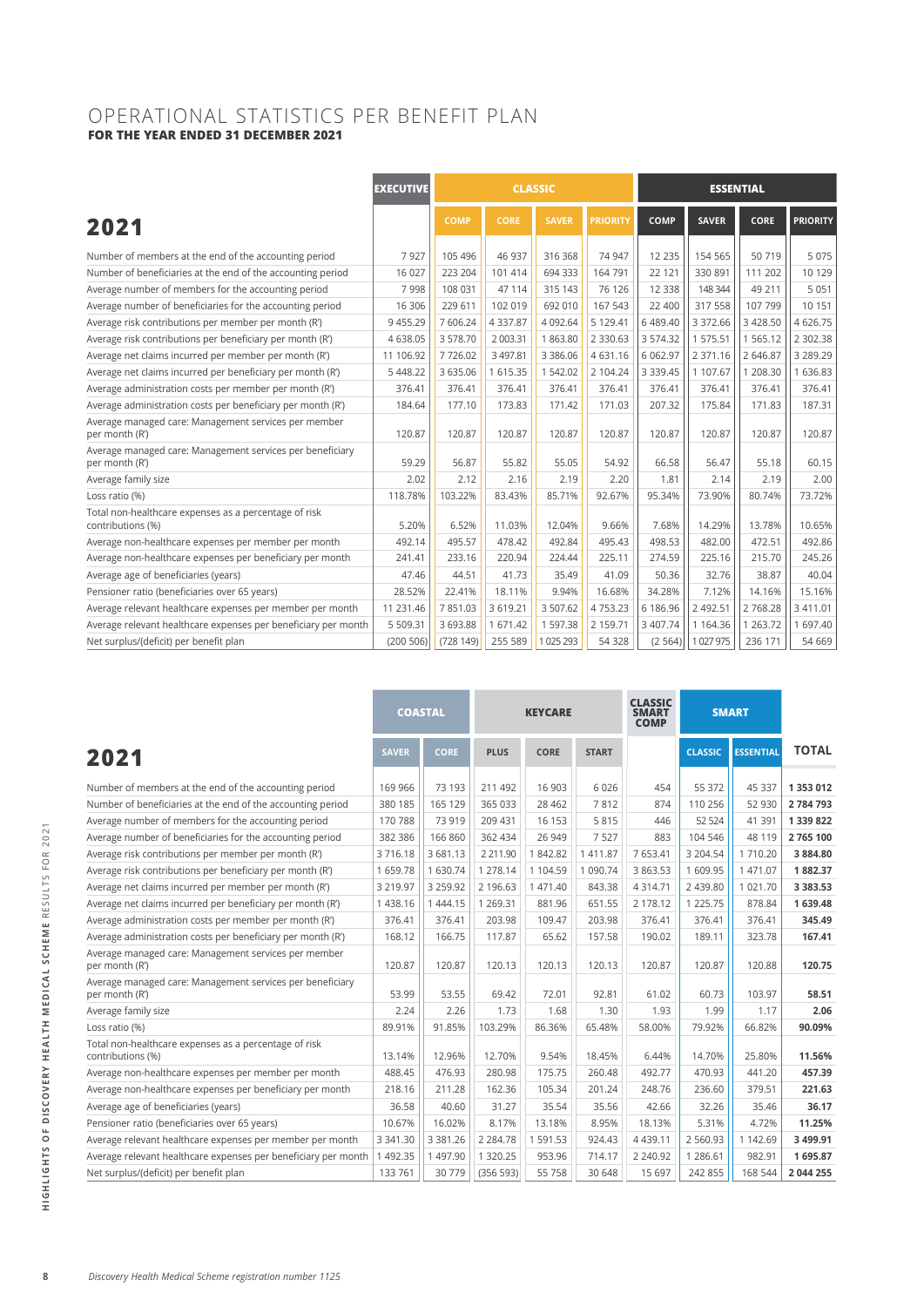#### MATTERS OF NON-COMPLIANCE **FOR THE YEAR ENDED 31 DECEMBER**

Circular 11 of 2006 (the Circular) issued by the CMS deals with issues to be addressed in the audited financial statements of medical schemes. This includes the requirement that all instances of non-compliance be disclosed in the audited financial statements, irrespective of whether the auditor considers them to be material or not.

During 2021, the Scheme did not comply with the following Sections and Regulations of the Act.

#### **SUSTAINABILITY OF BENEFIT PLANS**

In terms of Section 33 (2) of the Act, each benefit plan is required to be self-supporting in terms of membership and financial performance, and be financially sound.

For the year ended 2021 the following plans did not comply with Section 33 (2):

| Benefit plan                   | Net healthcare<br>result<br>(R'000) | Net (deficit)/<br>surplus<br>(R'000) |
|--------------------------------|-------------------------------------|--------------------------------------|
| Executive                      | (218517)                            | (200 506)                            |
| Classic Comprehensive          | (970676)                            | (728 148)                            |
| <b>Classic Priority</b>        | (116613)                            | 54 327                               |
| <b>Essential Comprehensive</b> | (30 278)                            | (2564)                               |
| Coastal Core                   | (164519)                            | 30 778                               |
| Coastal Saver                  | (24999)                             | 133 760                              |
| KeyCare Plus                   | (910 471)                           | (356 593)                            |

The performance of all benefit options is monitored on a continuous basis with a view to improving their financial outcomes. Different strategies are continually evaluated to address the deficit in these plans while considering the overall financial stability of the Scheme.

When structuring benefit options, the financial sustainability of all the options and the requirements of the CMS are considered. The different financial positions reflect the different disease burdens in each option, among many other factors. The Scheme's strategy on the sustainability of plans has to balance short- and long-term financial considerations, fairness to both healthy and sick members, and continued affordability of cover for members with different levels of income and healthcare needs. While the Scheme is committed to complying wherever possible with the applicable legislation, it also focuses intensively on the overall stability and financial position of the Scheme as a whole and not only individual benefit plans.

In addition, DHMS continually provides the CMS with updates on both the Scheme and individual benefit option performance through the monthly management accounts and quarterly monitoring meetings.

#### **INVESTMENTS IN EMPLOYER GROUPS AND MEDICAL SCHEME ADMINISTRATORS**

Section 35 (8) (a), (c) and (d) of the Act states that a medical scheme shall not invest any of its assets in the business of an employer who participates in the Scheme, or any administrator or any arrangement associated with the Scheme. The Scheme has investments in certain employer groups and companies associated with medical scheme administration within its diversified investment portfolio. This situation occurs industry-wide. CMS has granted DHMS exemption for a period of three years effective from 1 December 2019.

#### **INVESTMENTS IN OTHER ASSETS IN TERRITORIES OUTSIDE THE REPUBLIC OF SOUTH AFRICA**

The Scheme's offshore bond managers utilise derivative instruments to aid with efficient portfolio construction and management, and to reduce the overall risk within our portfolios. The derivatives used are highly liquid and are either exchange traded or governed by International Swaps and Derivatives Association agreements. The derivative instruments are not used for speculation and there is no gearing or leverage applied.

Investments in derivatives in territories outside the Republic of South Africa are, however, prohibited in terms of Category 7 (b) of Annexure B to the Regulations of the Act. The CMS has granted DHMS exemption for a period of three years effective from 1 December 2019.

#### **CONTRIBUTIONS RECEIVED AFTER DUE DATE**

Section 26 (7) of the Act states that all subscriptions or contributions shall be paid directly to a medical scheme not later than three days after payment becomes due. There are instances where the Scheme received contributions after the three-day period, however, there are no contracts in place agreeing to this practice. It is important to note that the Scheme has no control over the timely payment of contributions. The legal obligation resides with the members/ employers to pay contributions within the prescribed period. The Scheme employs robust credit control processes dealing with the collection of outstanding contributions, including the suspension of membership for non-payment.

#### **BROKER FEES PAID**

In terms of Regulation 28 (5) of the Act, broker fees shall be paid on a monthly basis on receipt by a medical scheme of the relevant monthly contribution in accordance with the maximum amount payable per Regulation 28 (2), limited to one broker as required by Regulation 28 (8).

In some instances brokers were compensated prior to receipt of the relevant monthly contribution, the amount paid was more than the prescribed amount and more than one broker per member was paid. In the instances where brokers were paid above the prescribed amount or more than one broker was paid, the value is negligible and represents less than 0.01% of the total broker fees paid for the year. The exceptions relate to transactions that do not occur frequently and the administrator has developed exception reporting to identify and correct these transactions, and has a well-established claw-back system to rectify commission overpayments.

#### **PRESCRIBED MINIMUM BENEFITS**

Section 29 (1) (o) and Regulation 8 provide the scope and level of minimum benefits that the Scheme must provide to members and dependants. During the year under review there were isolated instances where the Scheme did not pay claims in accordance with the scope and level of minimum benefits. The claims are being reprocessed to ensure that they are correctly paid.

#### **CLAIMS PAID IN EXCESS OF 30 DAYS**

Section 59 (2) of the Act states that: "A medical scheme shall, in the case where an account has been rendered, subject to the provisions of this Act and the rules of the medical scheme concerned, pay to a member or a supplier of service, any benefit owing to that member or supplier of service within 30 days after the day on which the claim in respect of such benefit was received by the medical scheme".

During the year, there were instances were claims were not paid within 30 days. These represent less than 1% of total claims paid for the year. There is a defined process to identify claims that have not been paid within 30 days to ensure that the claims are paid expeditiously.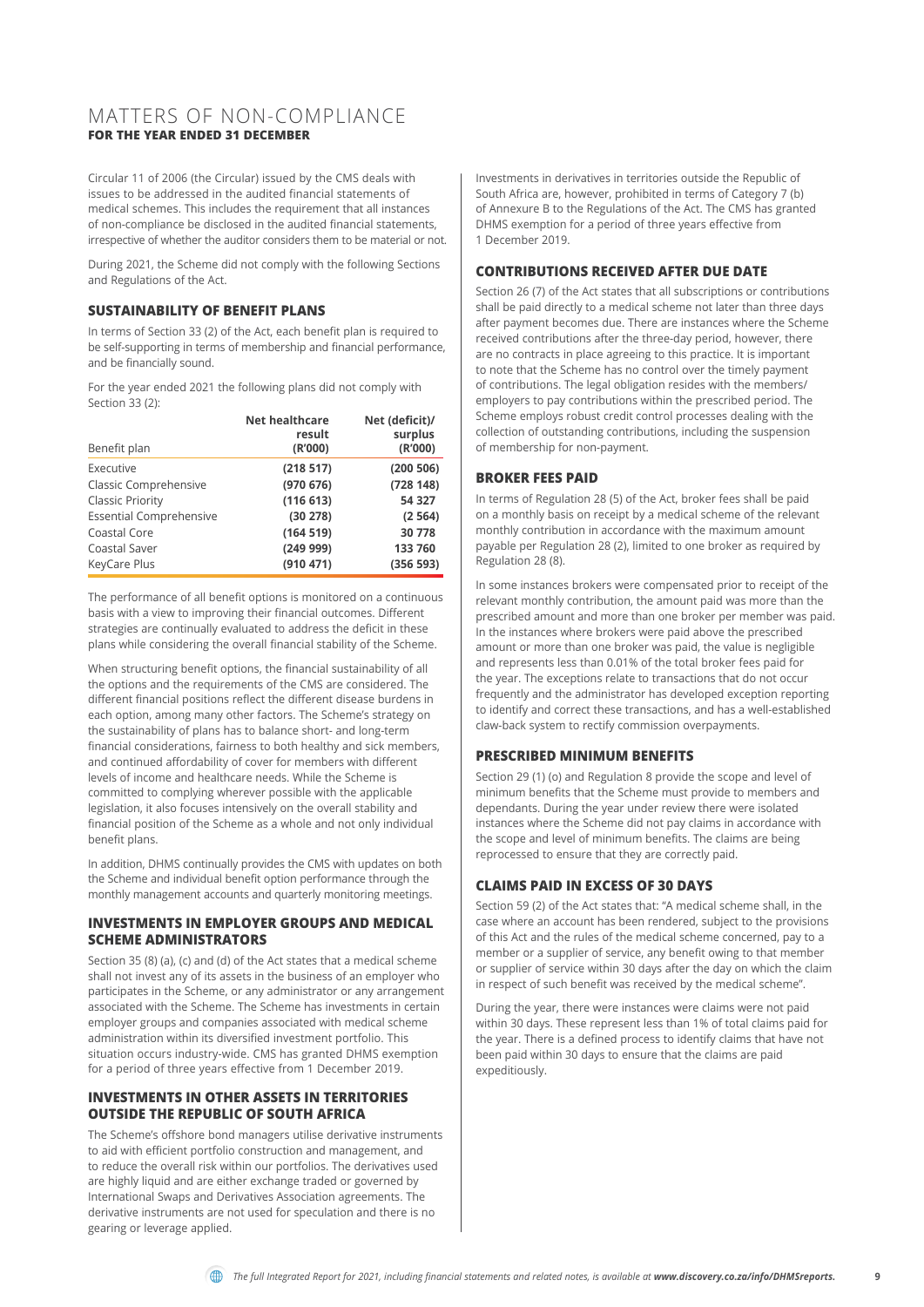#### **DIRECT OR INDIRECT BORROWING OF MONEY**

In terms of Section 35 (6) (c) of the Act a medical scheme shall not directly or indirectly borrow money without the prior approval of the CMS or may only do so subject to directives the CMS may issue. There were instances during the year where the Scheme inadvertently went into an overdrawn position due to the timing of inflows from the Scheme's investments not matching the timing of outflows. Additional processes have been implemented to mitigate the risk of this re-occurring.

#### **COVID-19 INITIATIVES**

The Scheme introduced specific initiatives to support stakeholders in managing the adverse impact of COVID-19. For the Scheme to offer these initiatives, exemption from the following provisions of the Act were obtained from the CMS:

#### **PAYMENT OF CONTRIBUTIONS FROM POSITIVE PERSONAL MEDICAL SAVINGS ACCOUNT BALANCES**

Section 26 (7) of the Act states that all subscriptions or contributions shall be paid directly to a medical scheme not later than three days after payment becomes due. Regulation 10 (3) of the Act states that funds deposited in a member's personal medical savings account shall be available or the exclusive benefit of the member and his or her dependants but may not be used to offset contributions. Individual member contributions that were offset against Personal Medical Savings Accounts amounted to R93k resulting from late applications.

**Our Trustees1**

The CMS granted DHMS a three-month exemption on 9 April 2020 effective from 1 April 2020. An extension was granted on 4 November 2020 up to 31 December 2020.

#### **MID-YEAR CONTRIBUTIONS COMMUNICATION ERROR AND FAILURE**

The Medical Schemes Act, Section 57 (4) (d), requires that members must be informed of their rights, benefits, contributions, and duties in terms of the rules of the medical scheme. DHMS Rule 15.2 stipulates those members must be informed of changes in benefits or contributions at least 30 days before such change is affected.

DHMS mid-year contribution increase notifications were e-mailed on 28 May 2021. The link in the notification e-mail, to opening the increase letter, displayed an error message, resulting in some members not being able to view the content of the letter.

Apology notifications were sent to the affected members on 17 June 2021 with a new link.

The affected members received updated contribution letters and additional processes have been implemented to mitigate the risk of this re-occurring.

#### **INCORRECT SUSPENSION OF DHMS MEMBERS**

The Medical Schemes Act, Section 29 (2), states that a medical scheme shall not cancel or suspend a member's membership or that of any of his or her dependents, except on certain grounds.

Electronic Funds Transfer (EFT) payments received in December 2021 did not reflect on the pay or transaction query, due to a system error, which resulted in 722 members being incorrectly suspended. Members who were incorrectly suspended were unsuspended. Apology calls were made to the affected members, and they were provided with confirmation that the allocation was corrected.



**MR JOHN BUTLER SC (55) B.Com, LLB, MA (Senior Counsel, Member of the Cape Bar)** *Chairperson (from 1 January 2022)*



**MS JOAN ADAMS SC (58)2 B.IURIS LLB; (FP) SA3**



**DR SUSETTE BRYNARD (65) BSc (Sciences); PhD (Education)**



**MR DAVID KING (58) BSc (Hons); MBA; Health Risk Management and Managed Care Certificate**



**MRS LALITA (GITA) HARIE (63) BA (Social Work), BA (Hons) Social Science (Psychology), Certified Director (IoDSA)**



**DR DHESAN MOODLEY (59) Masters in Metabolic, Functional and Anti-aging Medicine; MMed (Sports Science); MBChB; MBA; EDP Economics**



**MR JOHAN HUMAN (51) B.Bus.Sc; FIA<sup>4</sup>; FASSA<sup>5</sup>** 



**MR NEIL MORRISON (65) BSc (Hons) Physics; MA (Economics)** *Chairperson (until 31 December 2021)*

- *1 All ages are at 31 December 2021.*
- *2 Ms Adams' term ended in August 2021. 3 Forensic Practitioner, South Africa.*
- 
- *4 Fellow of the Institute of Actuaries UK. 5 Fellow of the Actuarial Society of South Africa.*

**1 0HIGHLIGHTS OF DISCOVERY HEALTH MEDICAL SCHEME** RESULTS FOR 2021

HIGHLIGHTS OF DISCOVERY HEALTH MEDICAL SCHEME RESULTS FOR 2021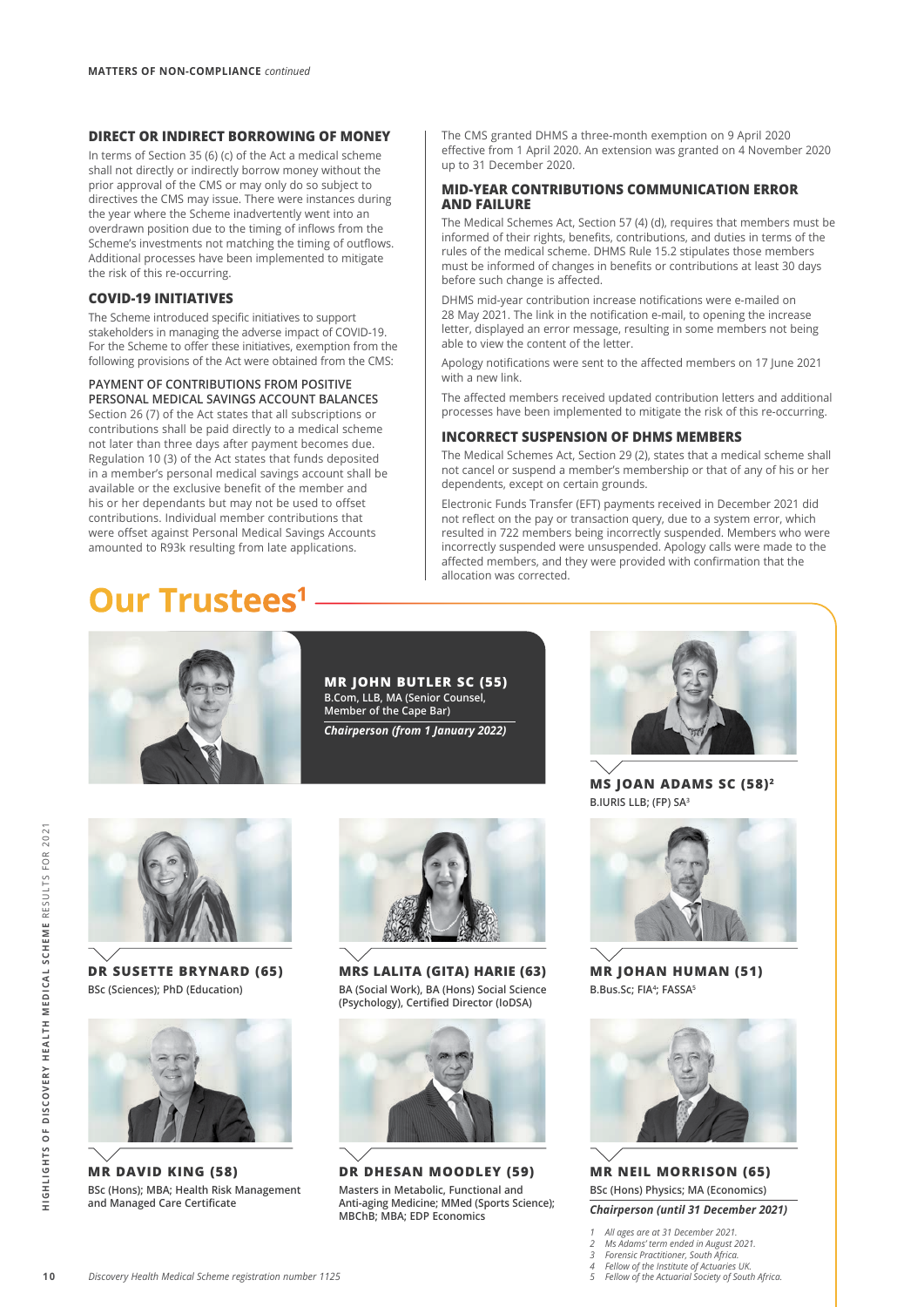# Discovery Health Medical Scheme **[2022 Annual General Meeting Notice](https://reg.lumiengage.com/discovery-health-medical-scheme-agm-2022)**

Discovery Health Medical Scheme ("DHMS"/"the Scheme") will hold its Annual General Meeting ("AGM") virtually on 23 June 2022. Members are invited to attend the Scheme's AGM.

#### **TRUSTEE ELECTIONS AND NOTICE OF THE AGM**

| Date:               | Thursday, 23 June 2022                         |
|---------------------|------------------------------------------------|
| Venue:              | Virtual Meeting (via the Lumi online platform) |
| Meeting time: 09:00 |                                                |

**Registration:** Online registration will open at 09:00 on 23 May 2022 and will close at 18:00 on 17 June 2022. Registrations will not be accepted after the closing date and time. Members who do not register will not be able to participate at the meeting.

#### **THE AGENDA FOR THE MEETING IS AS FOLLOWS:**

- 1. Welcome and quorum
- 2. Minutes of the 2021 Annual General Meeting for approval
- 3. Tabling of the 2021 Integrated Report, including the Scheme's Financial Statements for the year ended 31 December 2021
- 3.1. Presentation by the Principal Officer of the Scheme
- 3.2. Presentation by the CEO of Discovery Health (Pty) Limited, the Administrator and Managed Care Organisation of the Scheme
- 4. Governance
- 4.1. The Scheme's Trustee Remuneration Policy and approval of the 2022 Trustee Remuneration
- 4.2. Appointment of Auditors
- 5. Motions
- 6. General
- 7. Voting and closure of the AGM
- 7.1. 2022 Trustee Remuneration
- 7.2. Non-binding Advisory vote on the Trustee Remuneration Policy
- 7.3. Appointment of Auditors
- 7.4. Motions
- 7.5. Election of Trustees

#### **PLEASE REGISTER YOUR ATTENDANCE ONLINE**

- 1. Please register **[here](https://reg.lumiengage.com/discovery-health-medical-scheme-agm-2022)** to attend, participate and vote at the AGM.
- 2. Principal Members attending the AGM will be required to provide the following information to be able to register their attendance and cast their vote:
- 2.1 full name(s) and surname (as per identity document)
- 2.2 identity (or passport) number
- 2.3 email address
- 2.4 mobile phone number
- 2.5 DHMS membership number
- 3. Principal Members whose registration requests have been successfully approved will receive an email from Lumi with a link to the live streaming facility and user credentials, including a link to an instructional video on how to navigate the virtual platform.

*Please note: by registering your attendance on the Lumi system, you give Lumi Technologies SA Pty Ltd consent to process your personal information on behalf of the Scheme for purposes of ascertaining your membership status with the Scheme and establishing your eligibility to attend, participate and vote at the AGM.*

#### **PLEASE ATTEND THE AGM OR NOMINATE A PROXY**

Every Principal Member who is in good standing and who is present virtually at the AGM has the right to vote. If you are unable to attend the Scheme's AGM, you may nominate a proxy (another Principal Member authorised to attend, speak and vote on your behalf) by completing a proxy form. Only Principal Members in good standing (contributions not in arrears) may appoint another Principal Member, who must also be in good standing, as a proxy.

#### **SUBMIT YOUR PROXY ON TIME**

A Principal Member wishing to appoint a proxy to attend the AGM and vote on their behalf must personally request a proxy form from Deloitte & Touche ("Deloitte"), the Independent Electoral Body ("IEB"), at **za\_dhmselections2022@deloitte.co.za** or by calling **0800 362 555**.

Please note that each proxy form has unique security features and will be issued against the requesting Principal Member's (proxy giver's) name. A Principal Member who is in good standing and unable to attend the AGM may appoint **only one** proxy to attend, speak and vote on his/her behalf. A Principal Member in good standing attending the AGM may be appointed as proxy by more than one Principal Member, to attend, speak and vote on their behalf. Communication relating to the proxy appointment request will be directed to the proxy giver only.

Any deletions/corrections on the proxy form will not be accepted and will render the proxy form "spoilt". A photocopy of any original proxy form that has already been submitted will render the photocopied proxy form a duplicate form, and therefore an invalid proxy form. If you inadvertently spoil your proxy form, please contact the IEB to issue a replacement proxy form.

All information required on the proxy form must be completed. The proxy form must be signed by both parties (the Principal Member appointing the proxy and the Principal Member appointed as proxy). Failure to do so will invalidate the proxy form. Please also note that the IEB will not accept proxy forms with electronic signatures. The proxy giver will therefore have to print out the proxy form that he/she received from the IEB, complete the details required in the form by hand (in block letters), sign the proxy form, as well as obtain the proxy's signature on the form.

The IEB shall screen the completed proxy forms and shall determine their validity, prior to the AGM.

Proxy forms must reach the IEB by no later than **09:00 on 16 June 2022**. Any proxy forms received after this date and time will be invalid.

#### **SUBMITTING A MOTION**

The Rules of Discovery Health Medical Scheme require that notices of motions to be placed before the AGM, reach the Principal Officer no later than **14 clear days** prior to the date of the meeting. For purposes of the submission of a motion, reference to a clear day contemplates a 24 hour day beginning and ending at midnight. Below is a guideline that will help you construct your motion in line with Rules 25.1.6 and 25.1.7 of the Scheme Rules.

- 1. Only a Principal Member in good standing may submit a motion. The Principal Member should present his/her motion at the AGM either personally or by means of a valid proxy.
- 2. Motions must be framed in terms that are definite, concise and free from ambiguity. A detailed motivation shall accompany the motion. Without a detailed motivation the motion will not be valid.
- 3. The Principal Member concerned shall first be required to engage with the Scheme/ Trustees in good faith on the subject of his/her intended motion.
- 4. A motion may not deal with matters affecting the operations of the Scheme, or matters that fall beyond the scope of the AGM, and include matters that affect how the Trustees may exercise their fiduciary or statutory duties, that fetter the Trustees' discretion or compel/instruct the Trustees to act (whether by commission or omission) in a predetermined manner, and where the proposed motion would be inconsistent with or in contravention of the Medical Schemes Act or these Rules.
- 5. A motion must be for the benefit of and/or in the best interest of the Scheme and its Members.
- 6. All motions received by the Principal Officer will be evaluated by the Board, based on the above guidelines and only valid motions will be put to the meeting.

#### **MOTIONS CAN BE SUBMITTED AS FOLLOWS:**

- emailed to **dhmsmotions2022@discovery.co.za** or
- posted to The Principal Officer, Discovery Health Medical Scheme, PO Box 786722, Sandton, 2146

Motions have to reach the Principal Officer by no later than **12:00 midnight on 08 June 2022**. Without a detailed motivation the motion will not be valid. Any motions received after this date and time will be invalid. Please consider potential delays you may experience using the South African postal services, which could result in your motion not reaching the Principal Officer before the closing date and time.

The minutes of the 2021 Annual General Meeting, the summary of the Scheme's Trustee Remuneration Policy and the 2022 proposed Trustee Remuneration are available on **https://www.discovery.co.za/medical-aid/notices.**